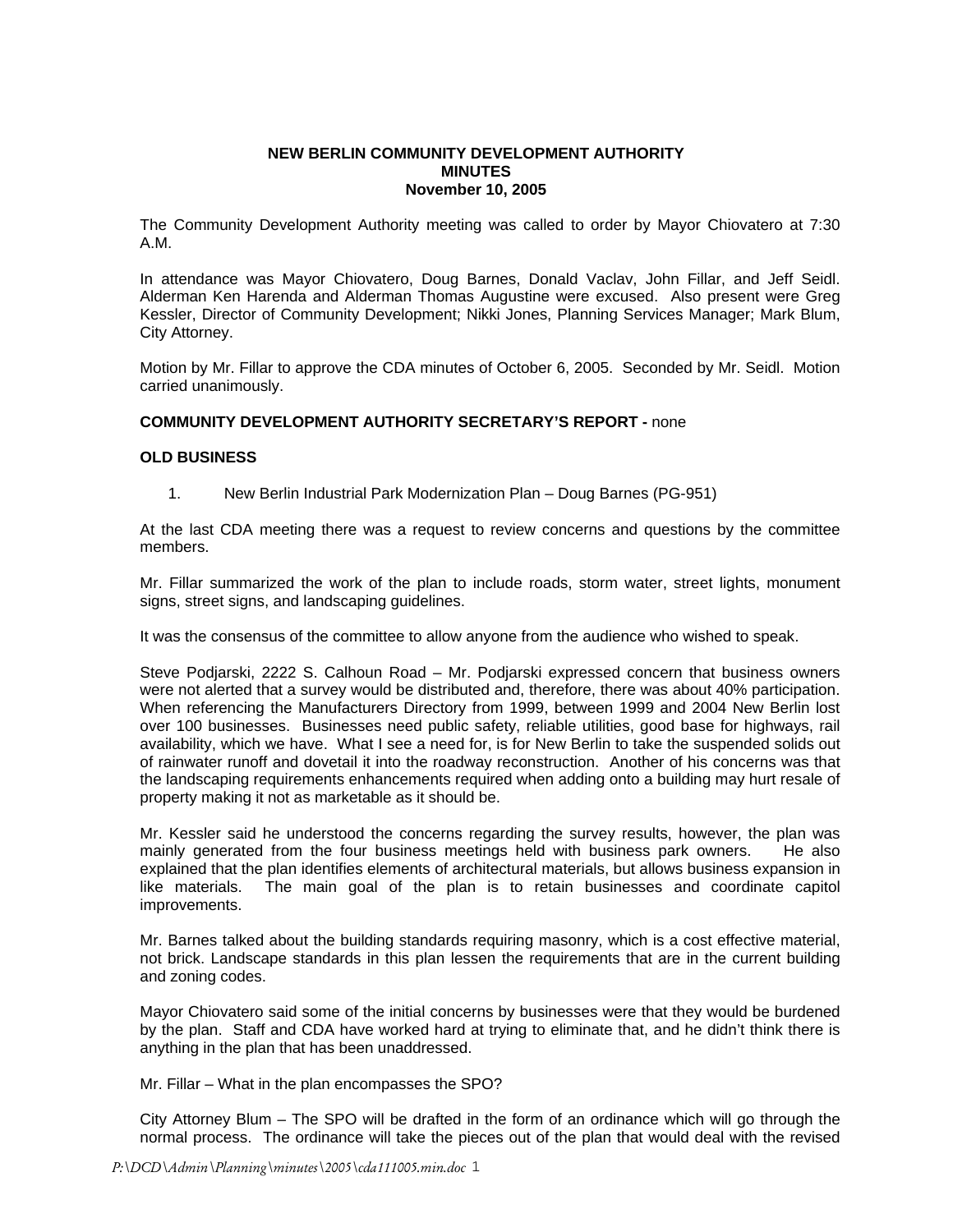requirements for landscaping, etc. and add as an SPO in Chapter 275.

CDA members moved through the Redevelopment Plan page by page discussing any further changes they felt might be necessary.

**Motion** by Mr. Fillar to modify Page 30 (d) under ARCHITECTURAL BUILDING STANDARDS, Building Criteria, to read The CDA will be responsible to review all new construction projects in the NBIP, not the City Plan Commission. If an addition or a parking lot expansion has a footprint….

Seconded by Mr. Seidl. Motion passes unanimously.

**Motion** by Mr. Vaclav to modify Page 31 (g) under Design Guidelines, to have the last sentence read, Wooden fenced screening is permissible as well as chain link fencing with a non-clear vinyl coating and slating.

Seconded by Mr. Fillar. Motion carried unanimously.

**Motion** by Mr. Fillar to modify Page 31 (h) under Design Guidelines, to read All new roof-top equipment that would require a zoning permit must be screened from view if the equipment can be seen from the centerline of the public right-of-way in the front of the property, or placed in an area…

Seconded by Mr. Seidl. Motion carried unanimously.

**Motion** by Mr. Vaclav to amend the Lot Coverage Chart (Table 275-35-3) on Page 32 to change the Maximum Coverage by Impervious Surfaces for Districts M-1 and M-2 to read 75% instead of 70% and to change the Minimum Coverage by Open Space and Landscaping for Districts M-1 and M-2 to read 25% instead of 30%. On that same page, Delete the entire paragraph beginning with, 31% of the properties (82 lots) currently exceed the…. , and reinstate the previously eliminated paragraph that reads, If the maximum lot coverage would be increased to 75%, 56 lots, or 21% would exceed the maximum coverage.

Seconded by Mr. Fillar. Motion carried unanimously.

**Motion** by Mr. Vaclav to modify Page 38 by adding (2003) after the heading that reads, CURRENT CONDITIONS OF THE PARK.

Seconded by Mr. Fillar. Motion carried unanimously.

**Motion** by Mr. Barnes to recommend to Common Council approval of the New Berlin Industrial Park Redevelopment Plan and to create a Special Overlay Zoning District.

Seconded by Mr. Fillar. Motion carried unanimously.

2. Mill Valley Redevelopment RFP Discussion (PG-926)

**Motion** by Mr. Seidl to approve and direct staff to distribute the Mill Valley Redevelopment RFP to accept proposals from consultants.

Seconded by Mr. Fillar. Motion carried unanimously.

Mr. Kessler said the proposals would be due the end of February or beginning of March 2006.

#### **NEW BUSINESS**

3. Pinewood Creek Certificate of Compliance (PG-631-5)

 **Motion** by Mr. Fillar to accept the Pinewood Creek Certificate of Compliance for October 31, 2005.

Seconded by Mr. Seidl. Motion carried unanimously.